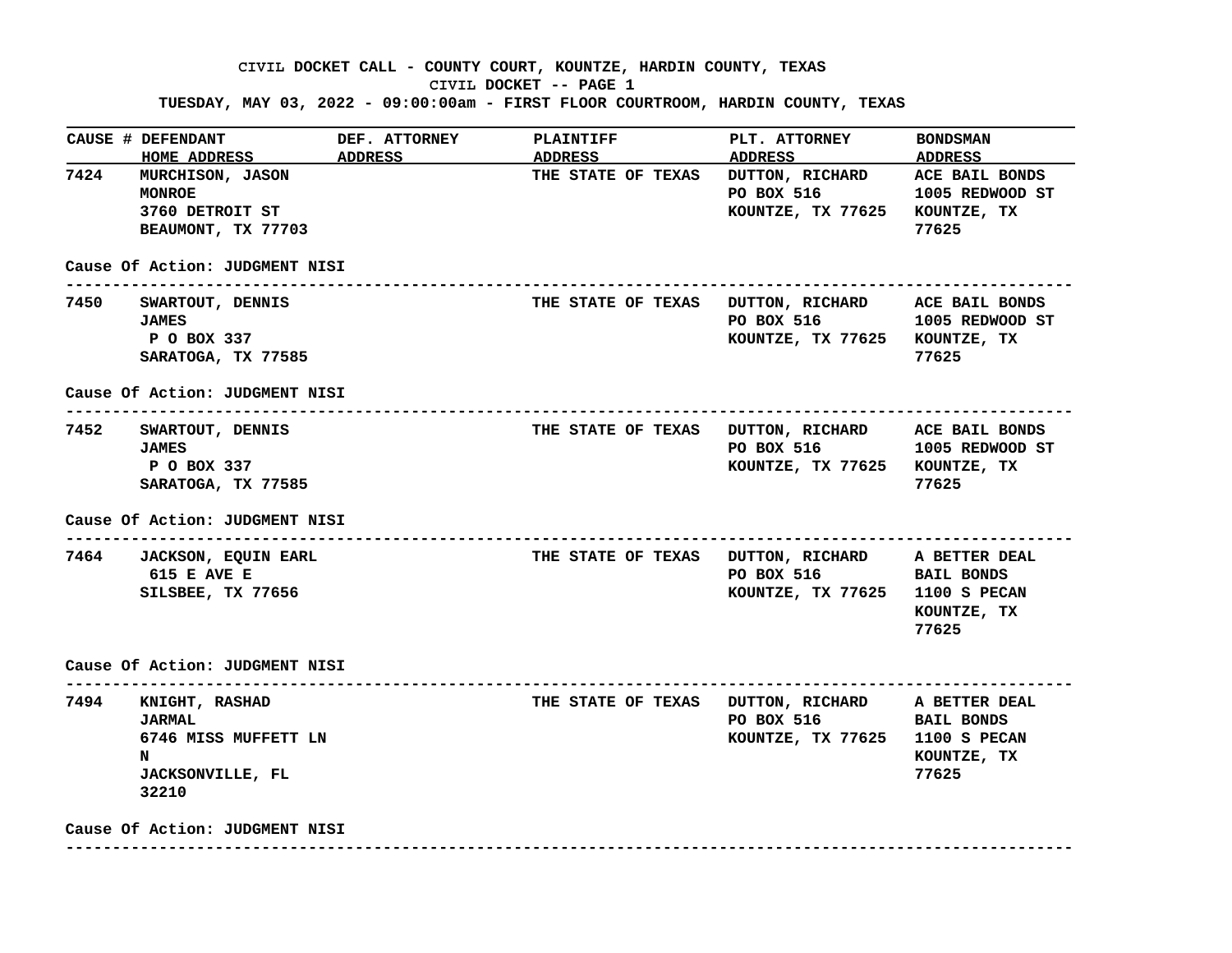# **CIVIL DOCKET CALL - COUNTY COURT, KOUNTZE, HARDIN COUNTY, TEXAS CIVIL DOCKET -- PAGE 2**

### **TUESDAY, MAY 03, 2022 - 09:00:00am - FIRST FLOOR COURTROOM, HARDIN COUNTY, TEXAS**

|      | CAUSE # DEFENDANT<br>HOME ADDRESS ADDRESS                       | <b>DEF. ATTORNEY</b><br><b>ADDRESS</b>                                                                                                                                                                                                  | <b>PLAINTIFF</b>                                                                                     | PLT. ATTORNEY<br>ADDRESS ADDRESS                                            | <b>BONDSMAN</b>                             |
|------|-----------------------------------------------------------------|-----------------------------------------------------------------------------------------------------------------------------------------------------------------------------------------------------------------------------------------|------------------------------------------------------------------------------------------------------|-----------------------------------------------------------------------------|---------------------------------------------|
| 7501 | TORRES, DAYANARA<br>1525 PARKWAY LANE<br>ARLINGTON, TX 76010    |                                                                                                                                                                                                                                         | THE STATE OF TEXAS                                                                                   | DUTTON, RICHARD A BETTER DEAL<br>PO BOX 516 BAIL BONDS<br>KOUNTZE, TX 77625 | <b>1100 S PECAN</b><br>KOUNTZE, TX<br>77625 |
|      | Cause Of Action: JUDGMENT NISI                                  |                                                                                                                                                                                                                                         |                                                                                                      |                                                                             |                                             |
|      |                                                                 | 7512 VALTIERRA, STEFFANI JARZOMBEK, JERRY J DISCOVER BANK 2WICKER &<br>45255 HIGHWAY 105 6300 RIDGLEA PLACE, 14090 SW FREEWAY ASSOCIATES, PC<br>HULL, TX 77564 SUITE 610 SUGAR LAND, TX 77478 14090 SW FREEWAY,<br>FORT WORTH, TX 76116 |                                                                                                      | SUITE 408<br>SUGAR LAND, TX<br>77478                                        |                                             |
|      |                                                                 |                                                                                                                                                                                                                                         |                                                                                                      |                                                                             |                                             |
|      | Cause Of Action: DEBT/CONTRACT - DEBT/CONTRACT                  |                                                                                                                                                                                                                                         |                                                                                                      |                                                                             |                                             |
|      | 7520 DIXON, JOHN E<br>17487 HALES RD<br><b>BATSON, TX 77519</b> |                                                                                                                                                                                                                                         | DISCOVER BANK ZWICKER &<br>14090 SW FREEWAY ASSOCIATES, PC<br>SUGAR LAND, TX 77478 14090 SW FREEWAY, | SUITE 408<br>SUGAR LAND, TX<br>77478                                        |                                             |
|      | Cause Of Action: DEBT/CONTRACT - DEBT/CONTRACT                  |                                                                                                                                                                                                                                         |                                                                                                      |                                                                             |                                             |
|      | 7525 GOOCH, HURSHEL LEE<br>P O BOX 1633<br>KOUNTZE, TX 77625    |                                                                                                                                                                                                                                         | THE STATE OF TEXAS DUTTON, RICHARD NIKKI BAIL BONDS                                                  | PO BOX 516 P O BOX 1136<br>KOUNTZE, TX 77625 JASPER, TX 75951               |                                             |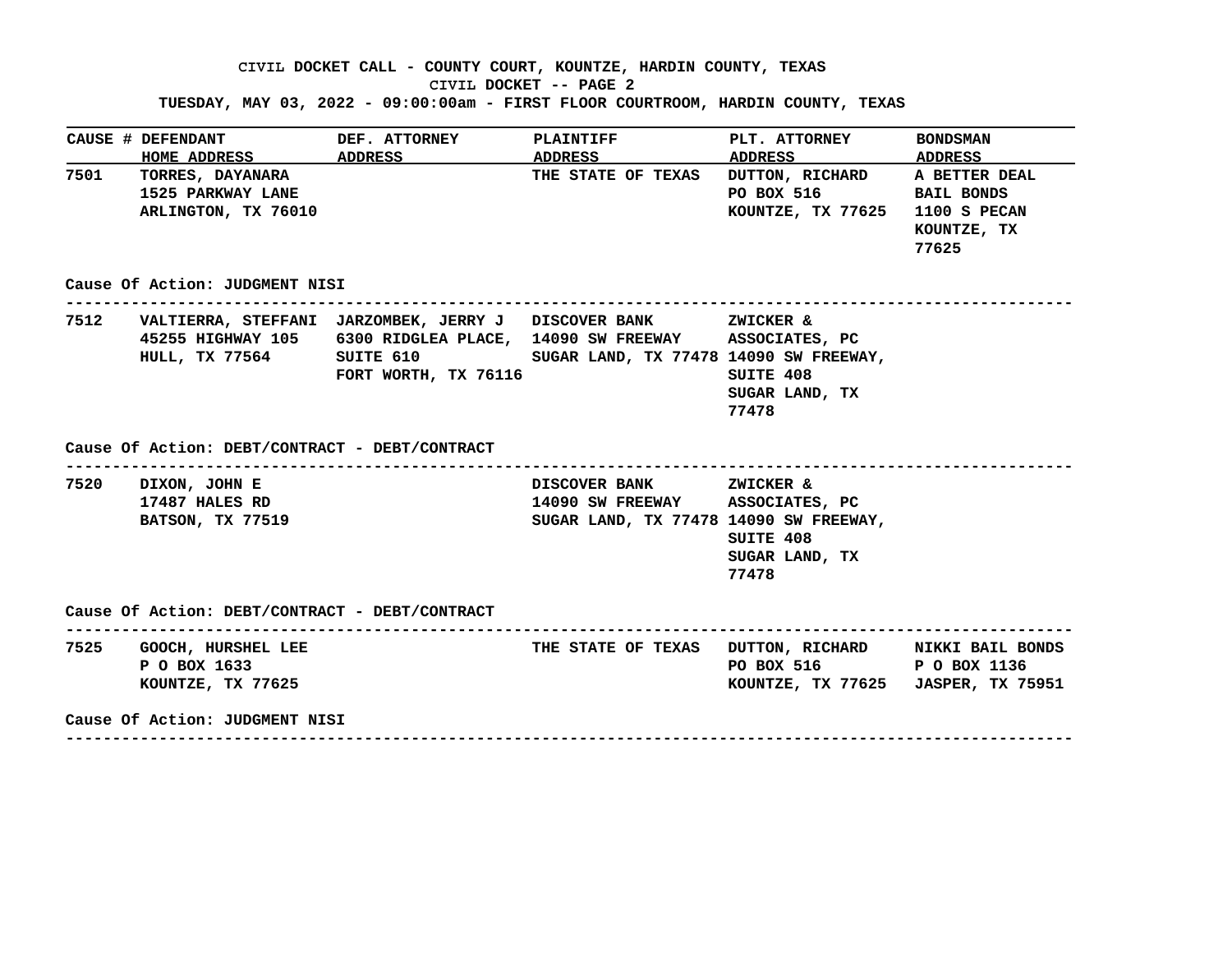### **CIVIL DOCKET CALL - COUNTY COURT, KOUNTZE, HARDIN COUNTY, TEXAS CIVIL DOCKET -- PAGE 3**

**TUESDAY, MAY 03, 2022 - 09:00:00am - FIRST FLOOR COURTROOM, HARDIN COUNTY, TEXAS**

|      | CAUSE # DEFENDANT<br><b>HOME ADDRESS</b>                               | DEF. ATTORNEY<br>ADDRESS | <b>PLAINTIFF</b><br><b>ADDRESS</b>                                                 | <b>PLT. ATTORNEY</b><br>ADDRESS ADDRESS                                                           | <b>BONDSMAN</b>                                    |
|------|------------------------------------------------------------------------|--------------------------|------------------------------------------------------------------------------------|---------------------------------------------------------------------------------------------------|----------------------------------------------------|
| 7530 | GREEN, KIMBERLY G<br>725 GRIMES AVE<br>SILSBEE, TX 77656               |                          | <b>DISCOVER BANK</b><br>14090 SW FREEWAY<br>SUGAR LAND, TX 77478 14090 SW FREEWAY, | ZWICKER &<br>ASSOCIATES, PC<br>SUITE 408<br>SUGAR LAND, TX<br>77478                               |                                                    |
|      | Cause Of Action: DEBT/CONTRACT - DEBT/CONTRACT                         |                          |                                                                                    | --------------------------------------                                                            |                                                    |
|      | 7534 ZIERER, RICKY LYNN<br>250 OAK GROVES<br>VIDOR, TX 77662           |                          | THE STATE OF TEXAS DUTTON, RICHARD GULF COAST BAIL                                 | PO BOX 516<br>KOUNTZE, TX 77625 5324 BALL ST                                                      | <b>EXECUTE: EXECUTE:</b><br>GALVESTON, TX<br>77551 |
|      | Cause Of Action: JUDGMENT NISI                                         |                          |                                                                                    |                                                                                                   |                                                    |
|      | 7537 BERMEA, YESENIA<br>885 FOURTH ST<br>SOUR LAKE, TX 77659           |                          | THE STATE OF TEXAS DUTTON, RICHARD ACE BAIL BONDS                                  | PO BOX 516 1005 REDWOOD ST<br>KOUNTZE, TX 77625 KOUNTZE, TX                                       | 77625                                              |
|      | Cause Of Action: JUDGMENT NISI                                         |                          |                                                                                    |                                                                                                   |                                                    |
|      | 7540 GARRETT, DONOVIN<br>EARL<br>441 CR 109<br><b>JASPER, TX 75951</b> |                          | THE STATE OF TEXAS DUTTON, RICHARD ALLIED BAIL                                     | PO BOX 516<br>KOUNTZE, TX 77625 4909 HWY 69 S                                                     | <b>BONDS</b><br><b>BEAUMONT, TX</b><br>77705       |
|      | Cause Of Action: JUDGMENT NISI                                         |                          |                                                                                    |                                                                                                   |                                                    |
|      | 7544 BASS, JACOBY ROCHEA<br>3831 DUNN AVE<br>GROVES, TX 77619          |                          | <b>STATE OF TEXAS</b>                                                              | DUTTON, RICHARD NIKKI BAIL BONDS<br>PO BOX 516 P O BOX 1136<br>KOUNTZE, TX 77625 JASPER, TX 75951 |                                                    |
|      | Cause Of Action: JUDGMENT NISI                                         |                          |                                                                                    |                                                                                                   |                                                    |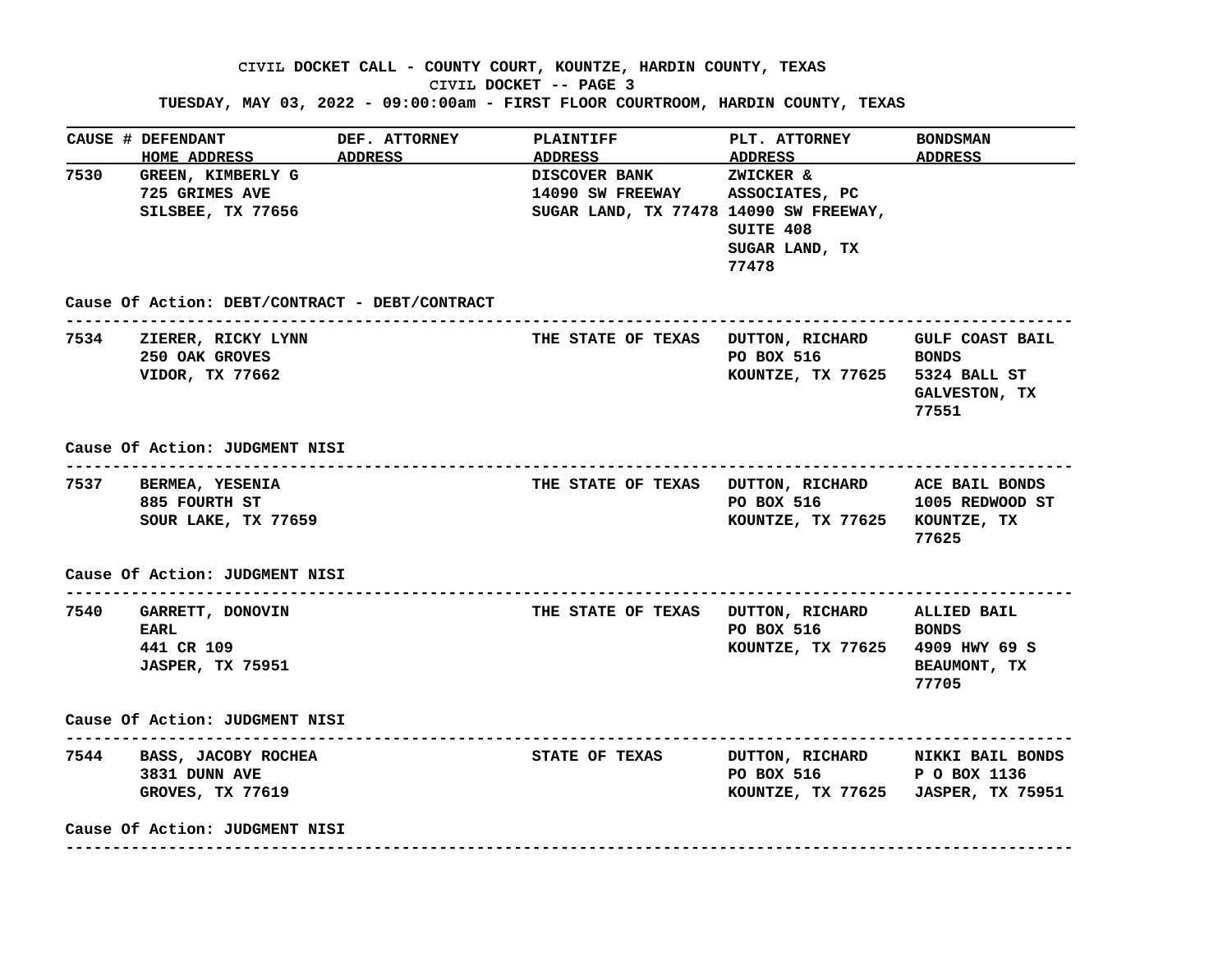## **CIVIL DOCKET CALL - COUNTY COURT, KOUNTZE, HARDIN COUNTY, TEXAS CIVIL DOCKET -- PAGE 4 TUESDAY, MAY 03, 2022 - 09:00:00am - FIRST FLOOR COURTROOM, HARDIN COUNTY, TEXAS**

|      | <b>CAUSE # DEFENDANT</b>                                                                                      | DEF. ATTORNEY                  | <b>PLAINTIFF</b>                 | PLT. ATTORNEY                                                                            | <b>BONDSMAN</b>                            |
|------|---------------------------------------------------------------------------------------------------------------|--------------------------------|----------------------------------|------------------------------------------------------------------------------------------|--------------------------------------------|
|      | HOME ADDRESS ADDRESS<br>7545 ADAMS, JARRIET<br><b>ANTWAIN</b><br><b>US HIGHWAY 59</b><br>LIVINGSTON, TX 77351 |                                | ADDRESS<br><b>STATE OF TEXAS</b> | ADDRESS ADDRESS<br>DUTTON, RICHARD<br>PO BOX 516<br>KOUNTZE, TX 77625 KOUNTZE, TX        | ACE BAIL BONDS<br>1005 REDWOOD ST<br>77625 |
|      | Cause Of Action: JUDGMENT NISI                                                                                |                                |                                  |                                                                                          |                                            |
| 7549 | HAKES, SHUNTIA<br>MONIQUE<br>1006 ALBERT DRIVE<br>WOODVILLE, TX 75979                                         |                                | STATE OF TEXAS                   | DUTTON, RICHARD A BETTER DEAL<br>PO BOX 516 BAIL BONDS<br>KOUNTZE, TX 77625 1100 S PECAN | KOUNTZE, TX<br>77625                       |
|      |                                                                                                               |                                |                                  |                                                                                          |                                            |
|      | Cause Of Action: JUDGMENT NISI                                                                                |                                |                                  |                                                                                          |                                            |
|      | 7551 MALLETTE, DIANN<br>20 JUDY LN<br>LUMBERTON, TX 77657                                                     | ------------------------------ | <b>DISCOVER BANK</b>             | ZWICKER &<br>ASSOCIATES, PC<br>14090 SW FREEWAY,<br>SUITE 408<br>SUGAR LAND, TX<br>77478 |                                            |
|      | Cause Of Action: DEBT/CONTRACT - DEBT/CONTRACT                                                                |                                |                                  |                                                                                          |                                            |

 **Cause Of Action: DEBT/CONTRACT - DEBT/CONTRACT**

 **------------------------------------------------------------------------------------------------------------**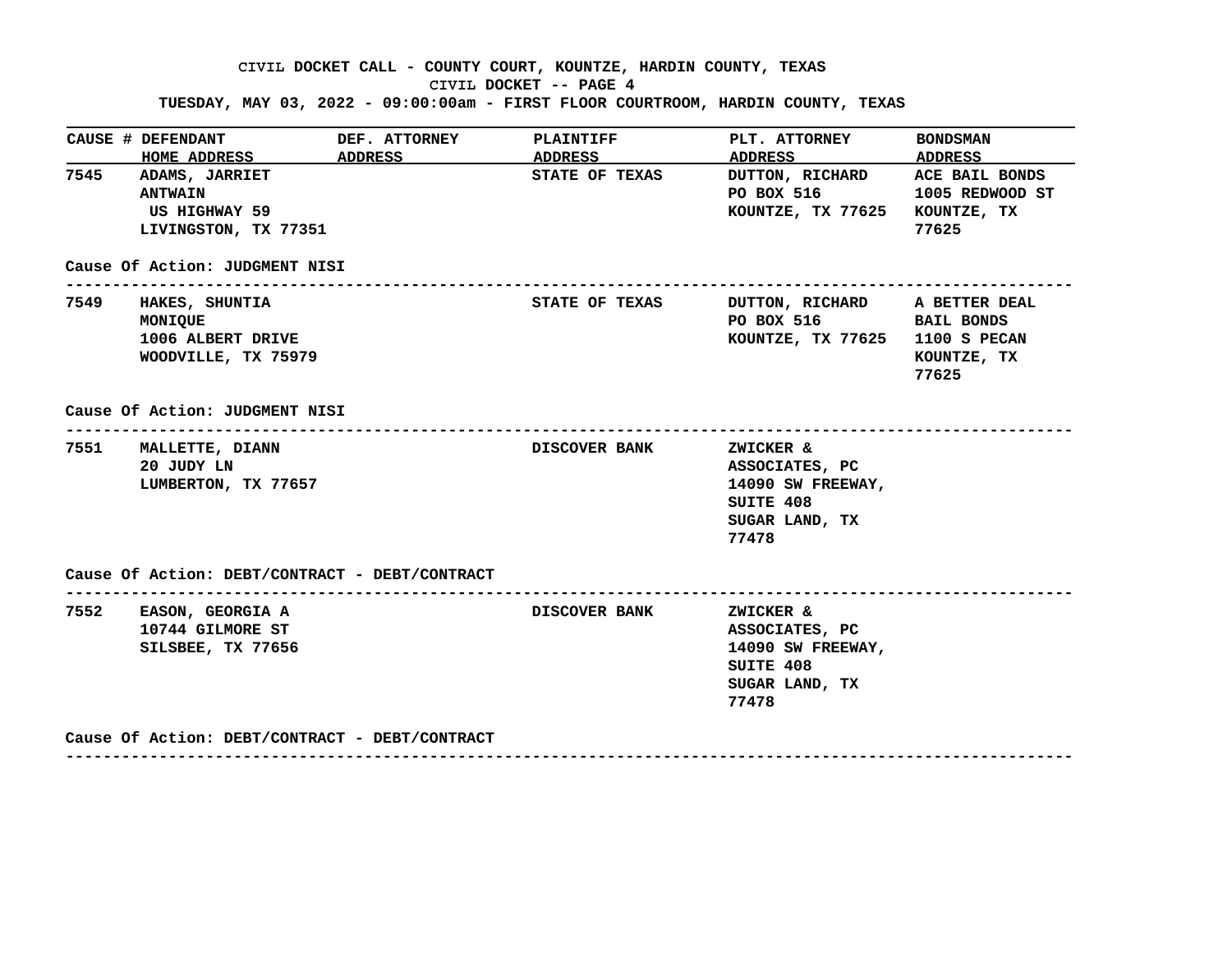### **CIVIL DOCKET CALL - COUNTY COURT, KOUNTZE, HARDIN COUNTY, TEXAS CIVIL DOCKET -- PAGE 5**

**TUESDAY, MAY 03, 2022 - 09:00:00am - FIRST FLOOR COURTROOM, HARDIN COUNTY, TEXAS**

|      | CAUSE # DEFENDANT<br><b>HOME ADDRESS</b>                                                                                 | <b>DEF. ATTORNEY</b><br><b>ADDRESS</b>         | <b>PLAINTIFF</b><br>ADDRESS | <b>PLT. ATTORNEY</b><br>ADDRESS ADDRESS                                                          | <b>BONDSMAN</b>                           |
|------|--------------------------------------------------------------------------------------------------------------------------|------------------------------------------------|-----------------------------|--------------------------------------------------------------------------------------------------|-------------------------------------------|
| 7553 | CHESSON, BOBBY<br>18258 GUSHER RD<br><b>HULL, TX 77564</b>                                                               |                                                | <b>DISCOVER BANK</b>        | ZWICKER &<br>ASSOCIATES, PC<br>14090 SW FREEWAY,<br>SUITE 408<br>SUGAR LAND, TX<br>77478         |                                           |
|      | --------------------------                                                                                               | Cause Of Action: DEBT/CONTRACT - DEBT/CONTRACT |                             |                                                                                                  |                                           |
|      | 7557 CAUDILLO, SHALANDA<br><b>PICHOFF</b><br>2760 REINS RD STE 7<br>BEAUMONT, TX 77713<br>Cause Of Action: JUDGMENT NISI |                                                |                             | THE STATE OF TEXAS DUTTON, RICHARD ACE BAIL BONDS<br>PO BOX 516<br>KOUNTZE, TX 77625 KOUNTZE, TX | 1005 REDWOOD ST<br>77625                  |
|      | 7558 GILBERT, SHONTEL<br><b>GAYLE</b><br>7855 EASLEY DRIVE<br>BEAUMONT, TX 77713                                         |                                                |                             | THE STATE OF TEXAS DUTTON, RICHARD A BETTER DEAL<br>PO BOX 516<br>KOUNTZE, TX 77625 1100 S PECAN | <b>BAIL BONDS</b><br>KOUNTZE, TX<br>77625 |
|      | Cause Of Action: JUDGMENT NISI                                                                                           | ---------------------------                    |                             |                                                                                                  |                                           |
|      | 7560 GATTE, CHELSEY RAE                                                                                                  |                                                |                             | THE STATE OF TEXAS DUTTON, RICHARD CASH BOND<br>PO BOX 516<br>KOUNTZE, TX 77625                  |                                           |
|      | Cause Of Action: JUDGMENT NISI                                                                                           |                                                |                             |                                                                                                  |                                           |
|      | 7561 GATTE, CHELSEY RAE<br>408 CAMILIA DR<br>ORANGE, TX 77630                                                            |                                                |                             | THE STATE OF TEXAS DUTTON, RICHARD CASH BOND<br>PO BOX 516<br>KOUNTZE, TX 77625                  |                                           |
|      |                                                                                                                          |                                                |                             |                                                                                                  |                                           |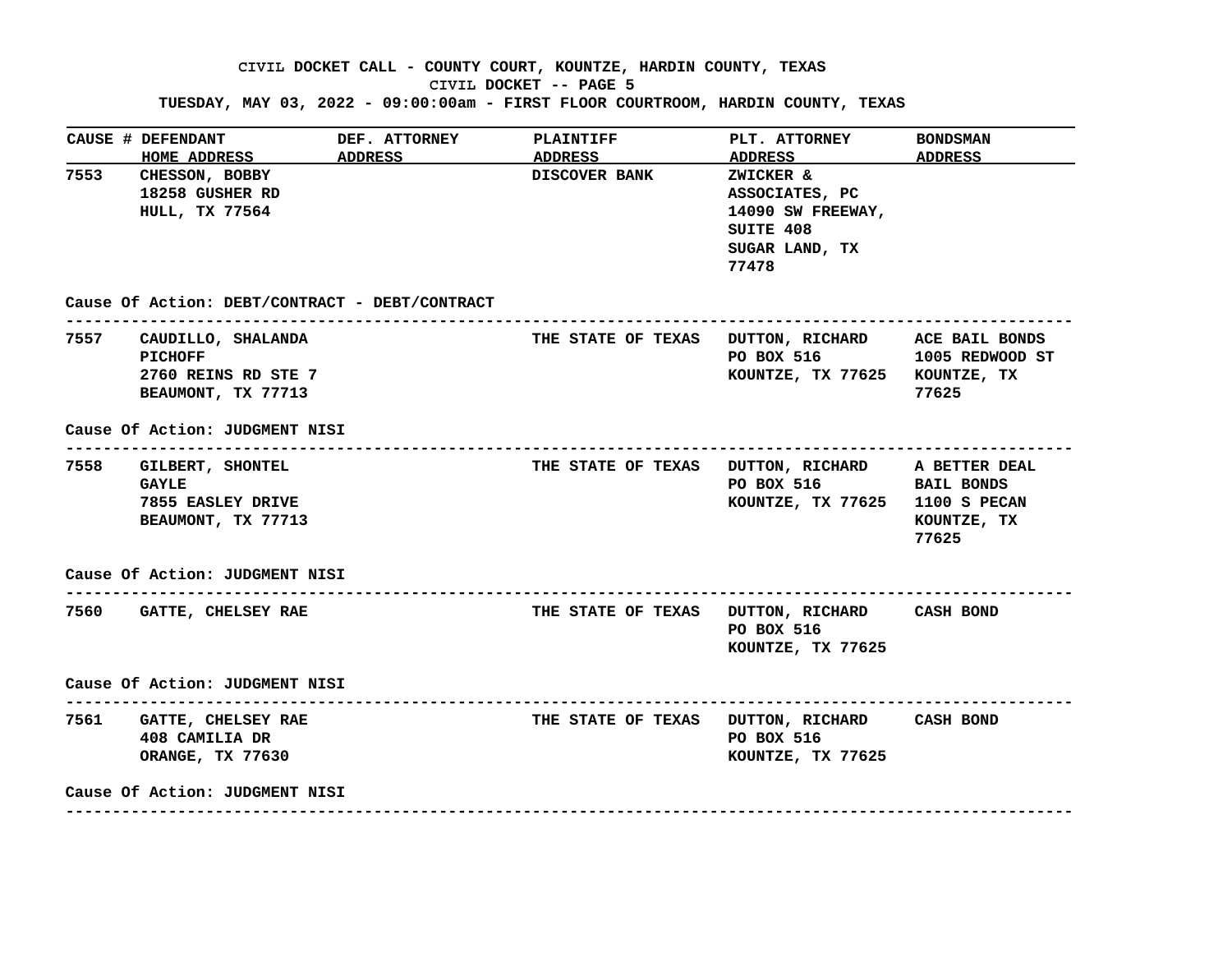**CIVIL DOCKET CALL - COUNTY COURT, KOUNTZE, HARDIN COUNTY, TEXAS CIVIL DOCKET -- PAGE 6 TUESDAY, MAY 03, 2022 - 09:00:00am - FIRST FLOOR COURTROOM, HARDIN COUNTY, TEXAS**

|      | CAUSE # DEFENDANT                              | DEF. ATTORNEY     | <b>PLAINTIFF</b>                                                          | PLT. ATTORNEY                        | BONDSMAN |
|------|------------------------------------------------|-------------------|---------------------------------------------------------------------------|--------------------------------------|----------|
|      | <b>HOME ADDRESS</b>                            | ADDRESS           | ADDRESS                                                                   | ADDRESS                              | ADDRESS  |
|      | 7567 LEBLANC, TAMMY MOORE WATHEN, ALEXANDER    |                   | <b>VELOCITY</b>                                                           | JAVITVH BLOCK, LLC                   |          |
|      | <b>6815 N FAWN DR</b>                          | 13280 NW FREEWAY, | INVESTMENTS, LLC 275 W CAMPBELL, STE                                      |                                      |          |
|      | LUMBERTON, TX 77657 STE F352                   |                   | 275 W CAMPBELL RD,                                                        | 312                                  |          |
|      |                                                | HOUSTON, TX 77040 | <b>STE 312</b>                                                            | RICHARDSON, TX                       |          |
|      |                                                |                   | RICHARDSON, TX 75080 75080                                                |                                      |          |
|      | Cause Of Action: ADMINISTRATIVE APPEAL         |                   |                                                                           |                                      |          |
|      | 7569 PENDINO, TERESA A                         |                   | <b>DISCOVER BANK</b>                                                      | <b>ZWICKER &amp;</b>                 |          |
|      | 95 PARK PL                                     |                   | 14090 SW FREEWAY ASSOCIATES, PC                                           |                                      |          |
|      | LUMBERTON, TX 77657                            |                   | SUGAR LAND, TX 77478 14090 SW FREEWAY,                                    |                                      |          |
|      |                                                |                   |                                                                           | SUITE 408                            |          |
|      |                                                |                   |                                                                           | SUGAR LAND, TX                       |          |
|      |                                                |                   |                                                                           | 77478                                |          |
|      | 1 W CHANCE RD<br>LUMBERTON, TX 77657           |                   | 14090 SW FREEWAY ASSOCIATES, PC<br>SUGAR LAND, TX 77478 14090 SW FREEWAY, | SUITE 408<br>SUGAR LAND, TX<br>77478 |          |
|      | Cause Of Action: DEBT/CONTRACT - DEBT/CONTRACT |                   |                                                                           |                                      |          |
| 7575 | SMYTHE, BRITTANY D                             |                   | <b>DISCOVER BANK</b>                                                      | ZWICKER &                            |          |
|      | 6335 SONORA CIR                                |                   | 14090 SW FREEWAY ASSOCIATES, PC                                           |                                      |          |
|      | LUMBERTON, TX 77657                            |                   | SUGAR LAND, TX 77478 14090 SW FREEWAY,                                    |                                      |          |
|      |                                                |                   |                                                                           | SUITE 408                            |          |
|      |                                                |                   |                                                                           | SUGAR LAND, TX                       |          |
|      |                                                |                   |                                                                           | 77478                                |          |
|      | Cause Of Action: DEBT/CONTRACT - DEBT/CONTRACT |                   |                                                                           |                                      |          |
|      |                                                |                   |                                                                           |                                      |          |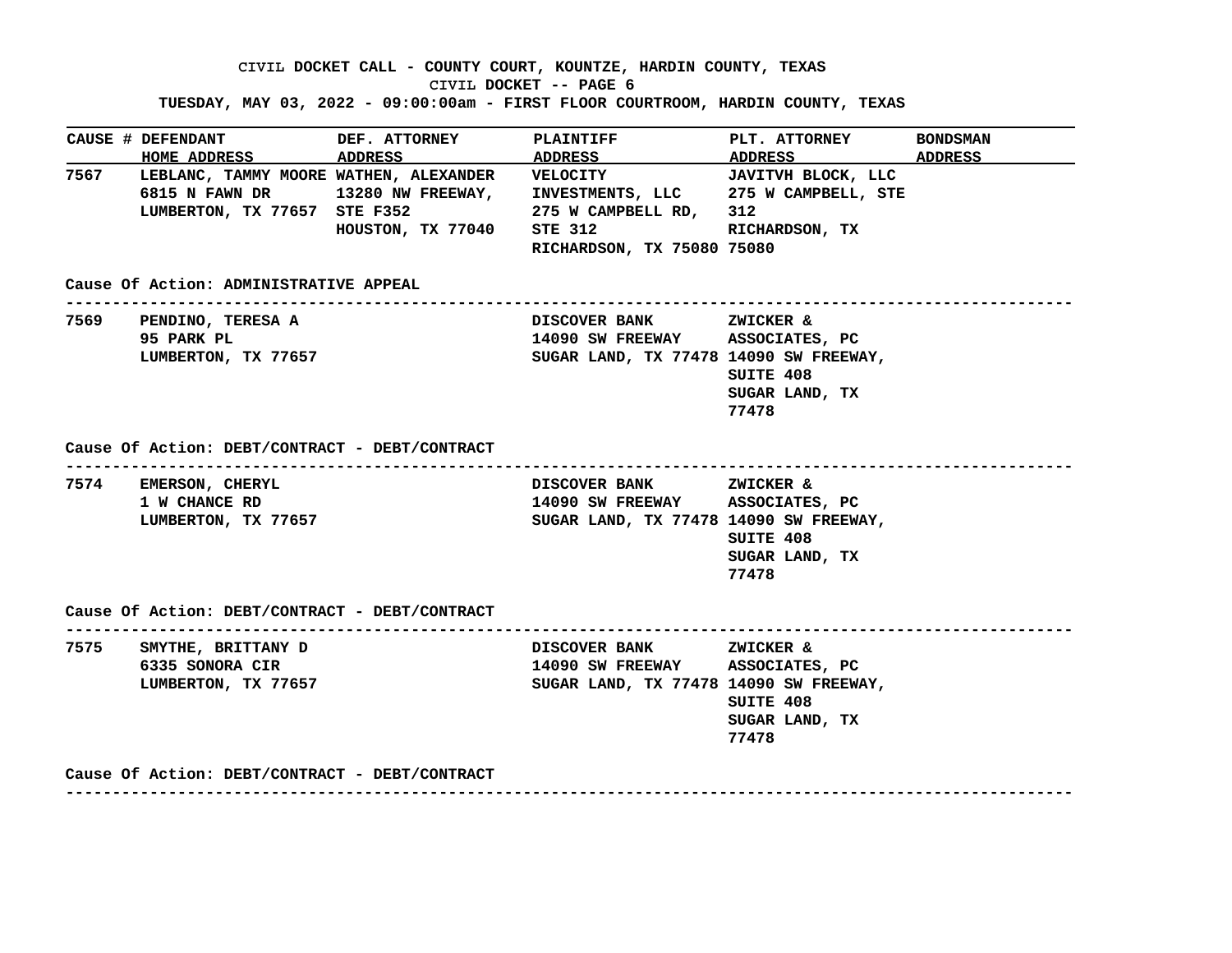**CIVIL DOCKET CALL - COUNTY COURT, KOUNTZE, HARDIN COUNTY, TEXAS**

**CIVIL DOCKET -- PAGE 7**

**TUESDAY, MAY 03, 2022 - 09:00:00am - FIRST FLOOR COURTROOM, HARDIN COUNTY, TEXAS**

| <b>CAUSE # DEFENDANT</b><br>HOME ADDRESS ADDRESS | DEF. ATTORNEY | <b>PLAINTIFF</b><br>ADDRESS ADDRESS ADDRESS ADDRESS | <b>PLT. ATTORNEY</b>      | <b>BONDSMAN</b> |
|--------------------------------------------------|---------------|-----------------------------------------------------|---------------------------|-----------------|
| 7577 GOODMAN, CARL EDWARD                        |               | DISCOVER BANK ZWICKER &                             |                           |                 |
| 140 OLEANDER ST                                  |               | 14090 SW FREEWAY ASSOCIATES, PC                     |                           |                 |
| LUMBERTON, TX 77657                              |               | SUGAR LAND, TX 77478 14090 SW FREEWAY,              |                           |                 |
|                                                  |               |                                                     | SUITE 408                 |                 |
| GOODMAN, DOROTHY                                 |               |                                                     | SUGAR LAND, TX            |                 |
| 140 OLEANDER ST                                  |               |                                                     | 77478                     |                 |
| LUMBERTON, TX 77657                              |               |                                                     |                           |                 |
| Cause Of Action: DEBT/CONTRACT - DEBT/CONTRACT   |               |                                                     |                           |                 |
| 7598 BOYETT, JAMES E                             |               | DISCOVER BANK ZWICKER &                             |                           |                 |
| 137 LINDSEY ST                                   |               | 14090 SW FREEWAY ASSOCIATES, PC                     |                           |                 |
| SILSBEE, TX 77656                                |               | SUGAR LAND, TX 77478 14090 SW FREEWAY,              |                           |                 |
|                                                  |               |                                                     | SUITE 408                 |                 |
|                                                  |               |                                                     | SUGAR LAND, TX            |                 |
|                                                  |               |                                                     |                           |                 |
|                                                  |               |                                                     | 77478                     |                 |
| Cause Of Action: DEBT/CONTRACT - DEBT/CONTRACT   |               |                                                     |                           |                 |
| 7601 WARE, MARGARET E                            |               | DISCOVER BANK ZWICKER &                             |                           |                 |
| 2664 SPIKE BUCK LN                               |               | 14090 SW FREEWAY ASSOCIATES, PC                     |                           |                 |
| KOUNTZE, TX 77625                                |               | SUGAR LAND, TX 77478 14090 SW FREEWAY,              |                           |                 |
|                                                  |               |                                                     | SUITE 408                 |                 |
|                                                  |               |                                                     | SUGAR LAND, TX            |                 |
|                                                  |               |                                                     | 77478                     |                 |
| Cause Of Action: DEBT/CONTRACT - DEBT/CONTRACT   |               |                                                     |                           |                 |
|                                                  |               | UNIFUND CCR, LLC JENKINS, JODY D.                   |                           |                 |
| 7619 KUEBODEAUX, DIANE G                         |               |                                                     |                           |                 |
| 8558 ANDOVER ST<br>SILSBEE, TX 77656             |               |                                                     | PO BOX 420<br>LUBBOCK, TX |                 |
|                                                  |               |                                                     |                           |                 |

**31 RECORDS LISTED**